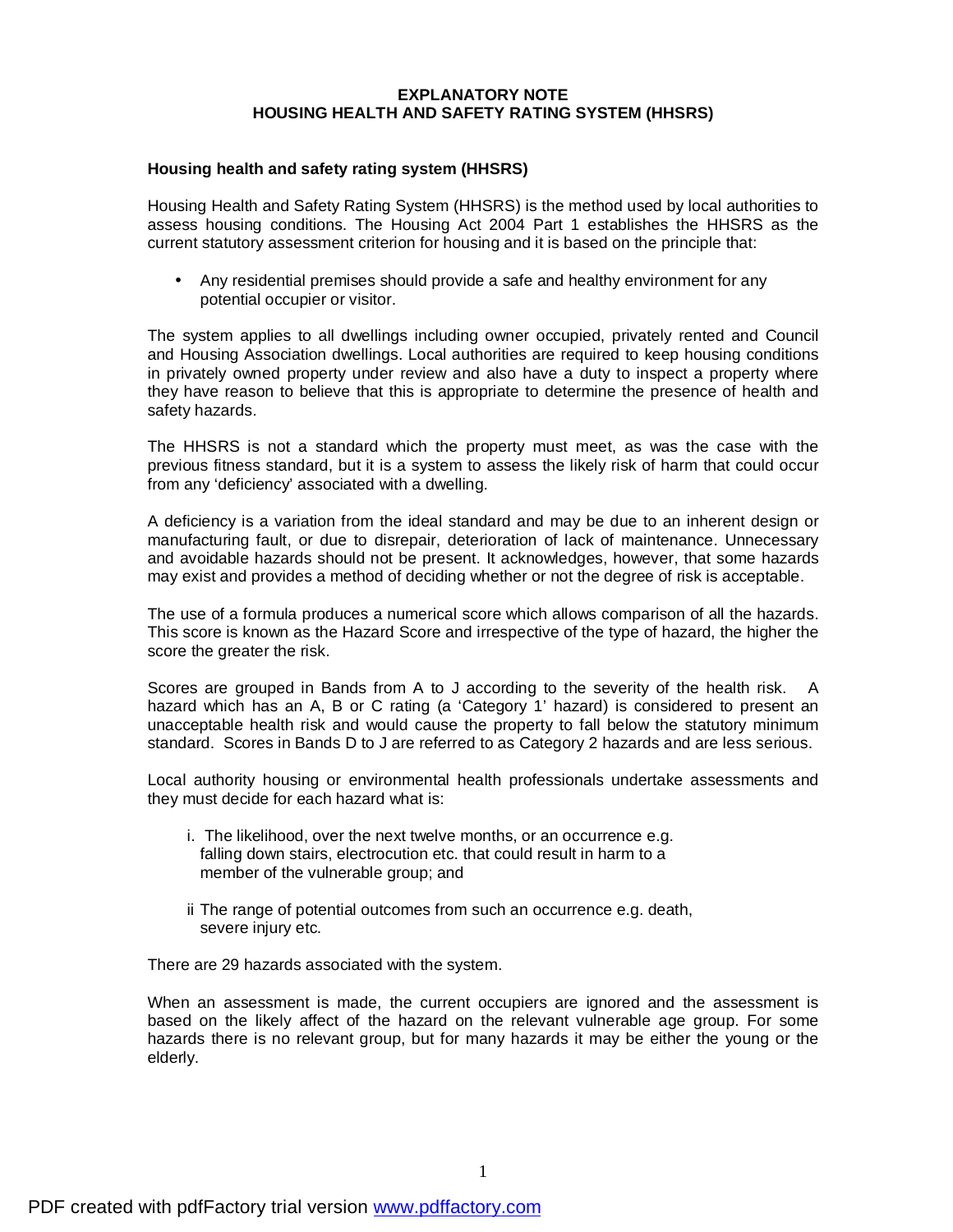## **Hazards**

A hazard is any risk of harm to the health or safety of an actual or potential occupier that arises from a deficiency.

The system is concerned with disease, infirmity, physical injury, and also includes mental disorder and distress. There are 29 hazards, which need to be considered, and these have been divided into 4 groupings: Physiological, Psychological, Protection against Infection and Protection against injury/accidents.

| Physiological requirements:                                                                                                                                                                                                                                           | Protection against accidents:                                                                                                                                                                                                                                                                                                                                                                                                                                           |
|-----------------------------------------------------------------------------------------------------------------------------------------------------------------------------------------------------------------------------------------------------------------------|-------------------------------------------------------------------------------------------------------------------------------------------------------------------------------------------------------------------------------------------------------------------------------------------------------------------------------------------------------------------------------------------------------------------------------------------------------------------------|
| Damp and mould growth<br>$\bullet$<br>Excess cold<br>Excess heat<br>Asbestos and manufactured<br>mineral fibre biocides<br>fuel<br>Carbon monoxide and<br>combustion products<br>Lead<br>$\bullet$<br>Radiation<br>Uncombusted fuel gas<br>Volatile organic compounds | Falls associated with baths<br>$\bullet$<br>Falling on level surfaces<br>$\bullet$<br>Falling associated with stairs and<br>$\bullet$<br>steps<br>Falling between levels<br>٠<br><b>Electrical hazards</b><br>Fire<br>$\bullet$<br>Flames and hot surfaces<br>$\bullet$<br>Collision and entrapment<br>$\bullet$<br><b>Explosions</b><br>$\bullet$<br>Position and operability of<br>$\bullet$<br>amenities<br>Structural collapse and failing<br>$\bullet$<br>elements |
| Psychological requirements:                                                                                                                                                                                                                                           | <b>Protection against infection:</b>                                                                                                                                                                                                                                                                                                                                                                                                                                    |
| Crowding and space<br>Entry by intruders<br>$\bullet$<br>Lighting<br><b>Noise</b>                                                                                                                                                                                     | Domestic hygiene, pests and<br>refuse<br>Food safety<br>$\bullet$<br>Personal hygiene, sanitation and<br>$\bullet$<br>drainage<br>Water supply for domestic<br>$\bullet$<br>purpose                                                                                                                                                                                                                                                                                     |

## **Landlord responsibilities**

As the HHSRS is not a standard there is no model guidance available to follow. Each property will have its own hazards depending upon its location, age, construction, design, state of repair etc., but landlords must take steps to make sure that the dwelling provides both a safe and healthy environment.

For enforcement purposes the landlord is responsible for the provision, state and proper working order of:

- The exterior and structural elements of the dwelling this includes all elements essential to the dwelling including access, amenity spaces, the common parts within the landlords control, associated outbuildings, garden yard walls etc.
- The installations within and associated with the dwelling for:
	- the supply and use of water, gas and electricity
		- personal hygiene, sanitation and drainage